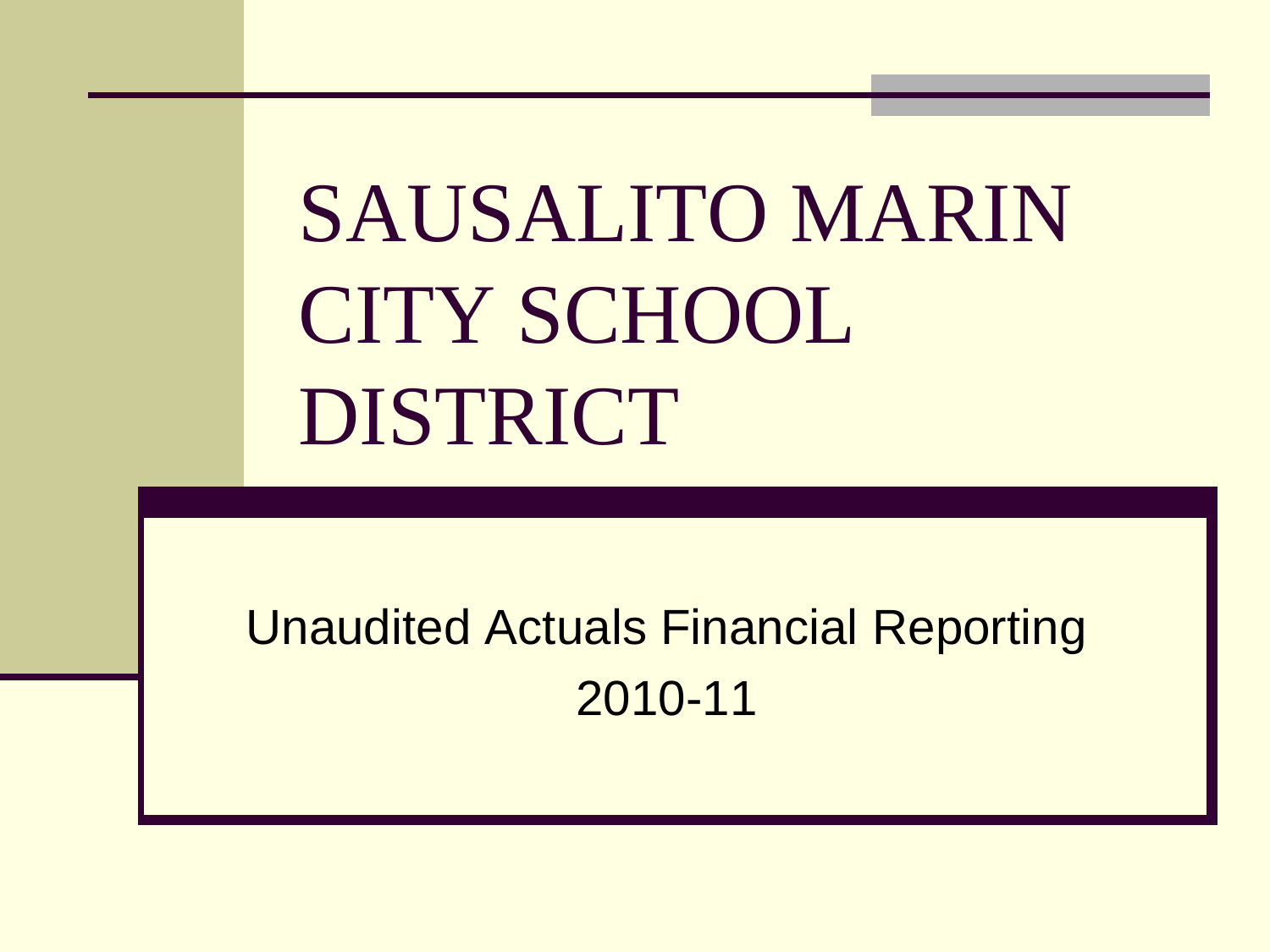### General Fund "Actual" 10-11 Year-End Totals

| <b>Unrestricted</b> |             | <b>Restricted</b> |             |  |
|---------------------|-------------|-------------------|-------------|--|
| <b>Revenue</b>      | \$4,619,313 | <b>Revenue</b>    | \$1,900,689 |  |
| Less                |             | Less              |             |  |
| <b>Expense</b>      | \$3,374,659 | <b>Expense</b>    | \$2,970,913 |  |

Net: (Before contributions to restricted) Incr. (Decr.) \$ 1,244,654 Incr. (Decr.) ( \$1,070,223) Net: (Before contributions from unrestricted)

Ending Fund Balance \$1,106,796.89 **Example 20 (Before Reserves)** 

Ending Fund Balance \$ 227,310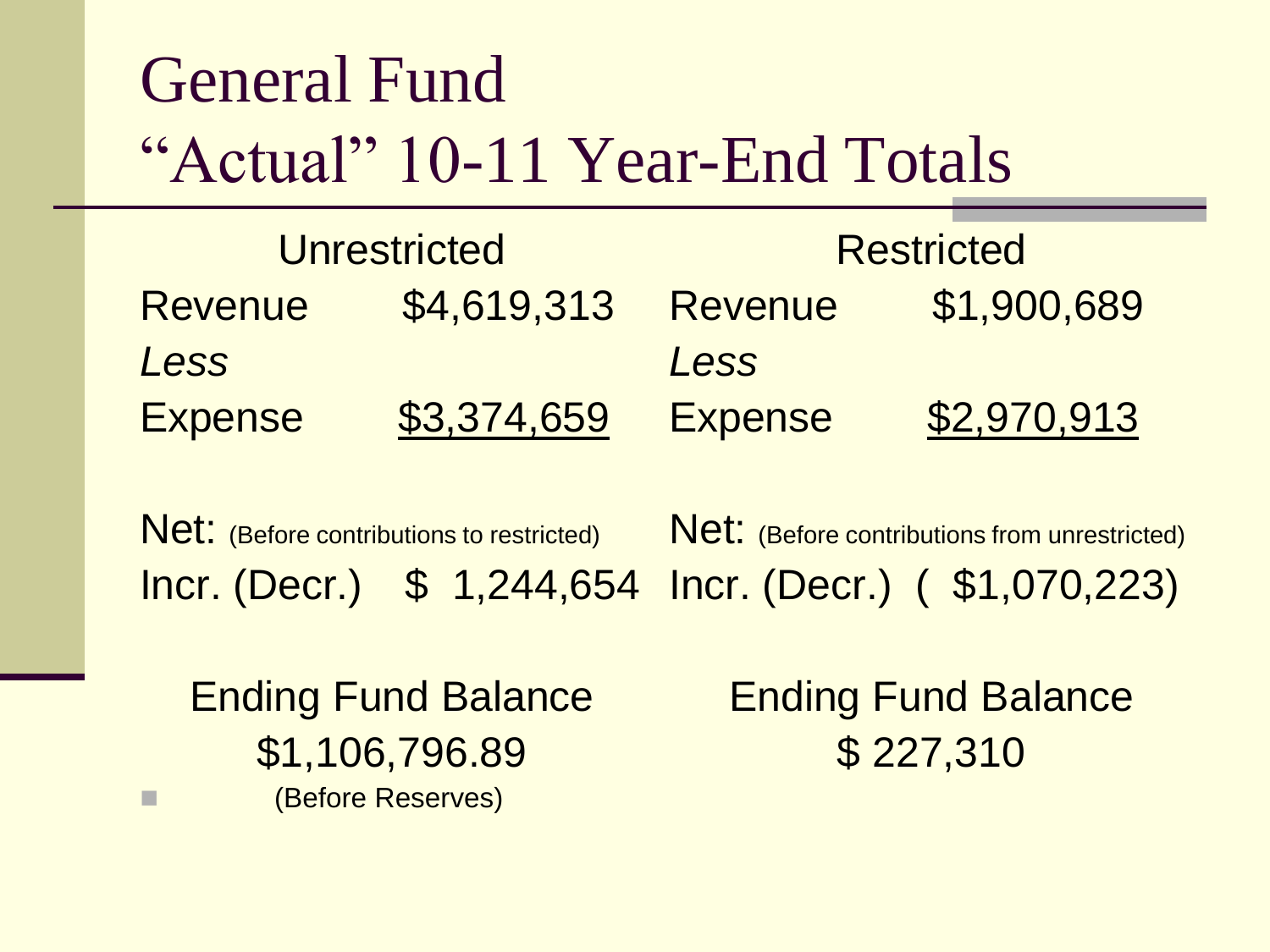## 2010-11 General Fund Revenue Summary - \$6,520,002

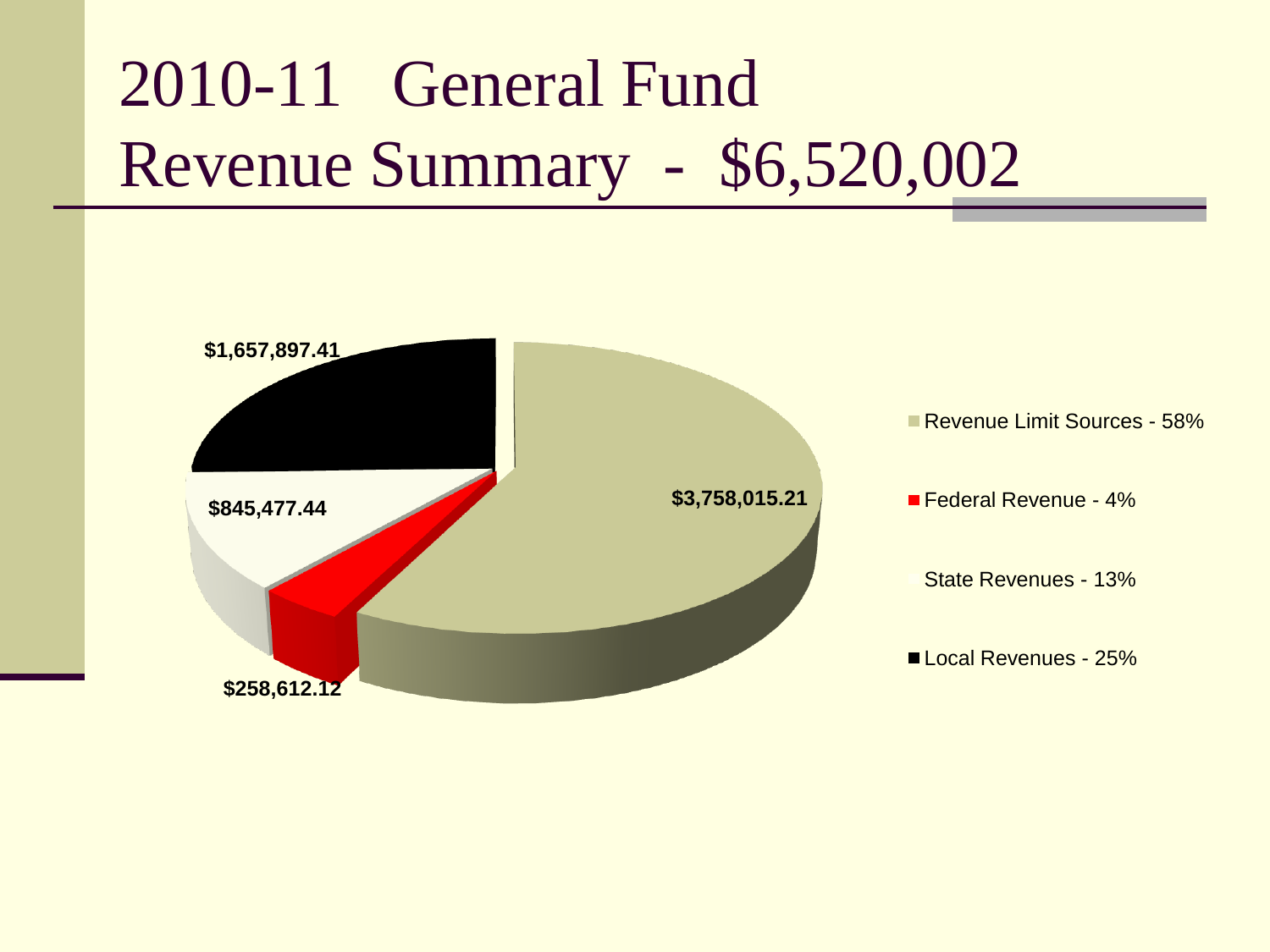## 2010-11 General Fund Revenue Summary - \$6,520,002

- Revenue Limit Sources/Property Tax \$ 3,758,015
	- Unrestricted  $= $3,737,731$ 
		- **Property Taxes**
	- Restricted  $= $ 20,284$ 
		- **Special Ed.**
- Federal Revenues:
	- \$ 258,612
		- Unrestricted  $= $$  28,244
			- Maintenance & Operations
		- Restricted  $= $230.369$ 
			- Special Ed., NCLB, Title I,II,III
- **Other State Revenues** 
	- \$ 845,477
		- Unrestricted  $= $640.971$ 
			- **Special Ed., CSR, Mandates, Lottery**
		- Restricted  $= $204,507$ 
			- **EIA, Lottery**
- **Other Local Revenue** 
	- \$ 1,657,897
		- Unrestricted  $= $212,367$
		- Restricted  $= $1,445530$

 Local Revenue (w/o Property Tax)

|   | <b>Leases and Rentals</b>                                            |   | 29.345  |
|---|----------------------------------------------------------------------|---|---------|
|   | <b>CAM (Community Action Marin) ~ Non-Profit</b><br>$\Box$           |   |         |
|   | Corstone ~ Non-Profit<br>$\Box$                                      |   |         |
|   | <b>BACR</b><br>$\Box$                                                |   |         |
| ◻ | $MCOE \sim SELPA$                                                    |   | 173,210 |
| ◻ | <b>Interest</b>                                                      | S | 4.417   |
| ◻ | <b>All Other Fees &amp; Contracts</b>                                | S | 97,898  |
|   | WCA: counseling services, insurance/property and liability<br>$\Box$ |   |         |

- **\*Other Local Revenue \$ 1,353,027**
- **THE** \*Other includes restricted monies and other monies received throughout the year after budget adoption. Funds are from donations, the Millagro Foundation, and Marin Community Foundation (majority). The Marin Community Foundation (MCF) has several grants: Arts, Transforming Schools Grant, and the Pre-K to 3 Grant,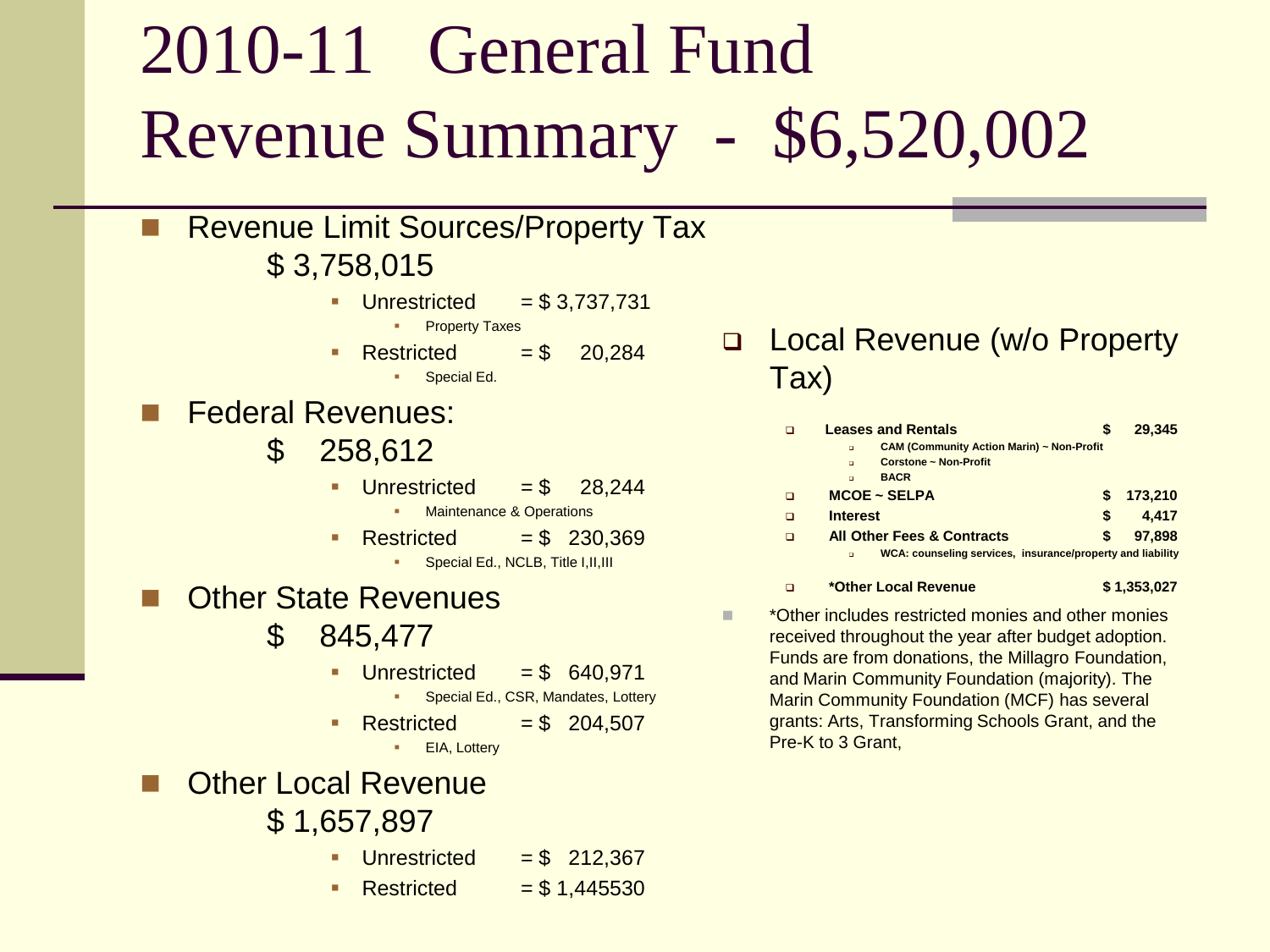## 2010-11 General Fund Expenditure Summary - \$6,345,571



**Classified Salaries - 13.13% Employee Benefits - 10.4%**

**Certificated Salaries - 25.81%**

**Books & Supplies - 2.60%**

**Services & Other Operating Exp. - 39.49%**

**Capital Outlay - .30%**

**Other Outgo - 8.28%**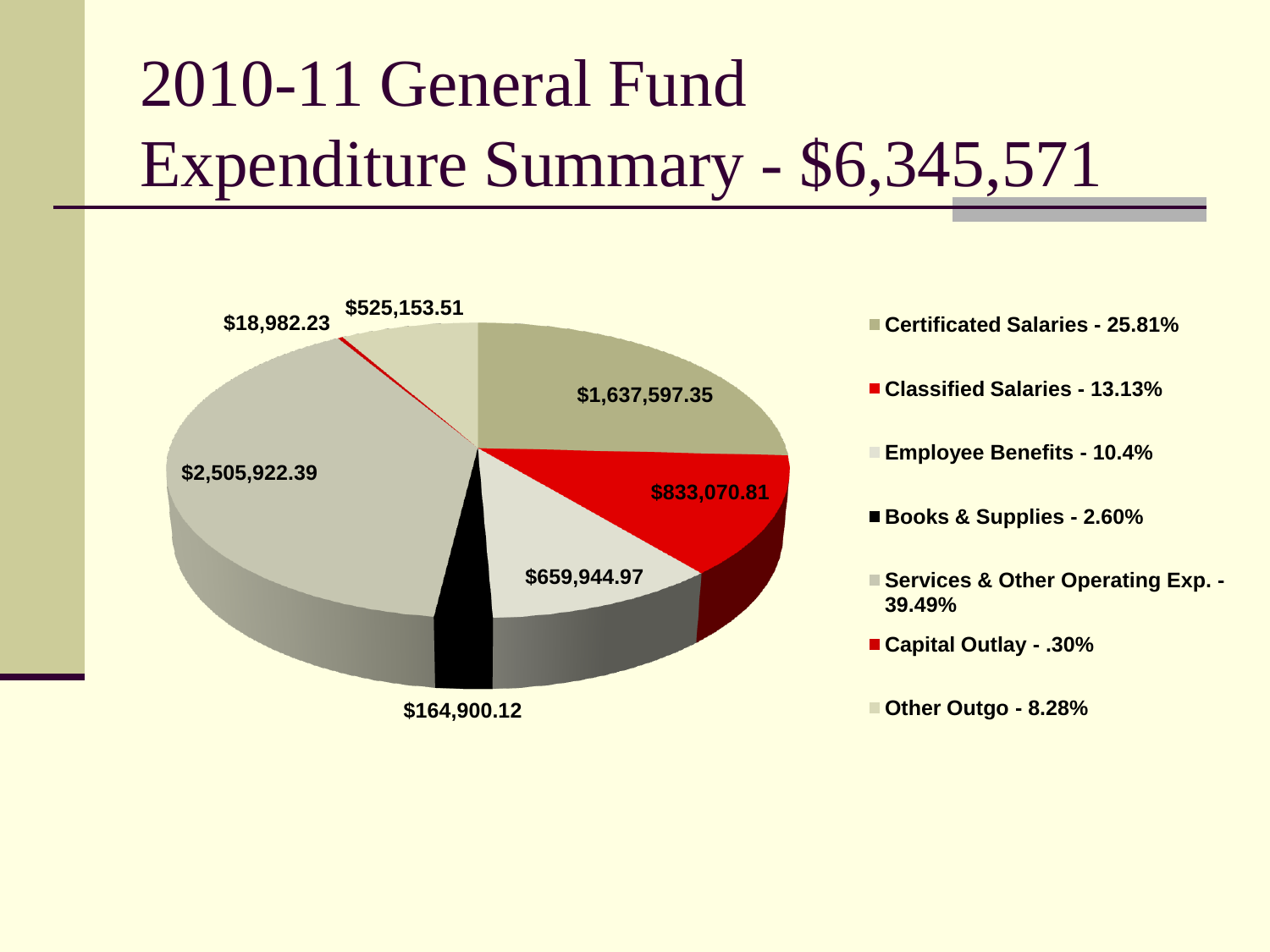#### 2010-11 Willow Creek Academy Contribution

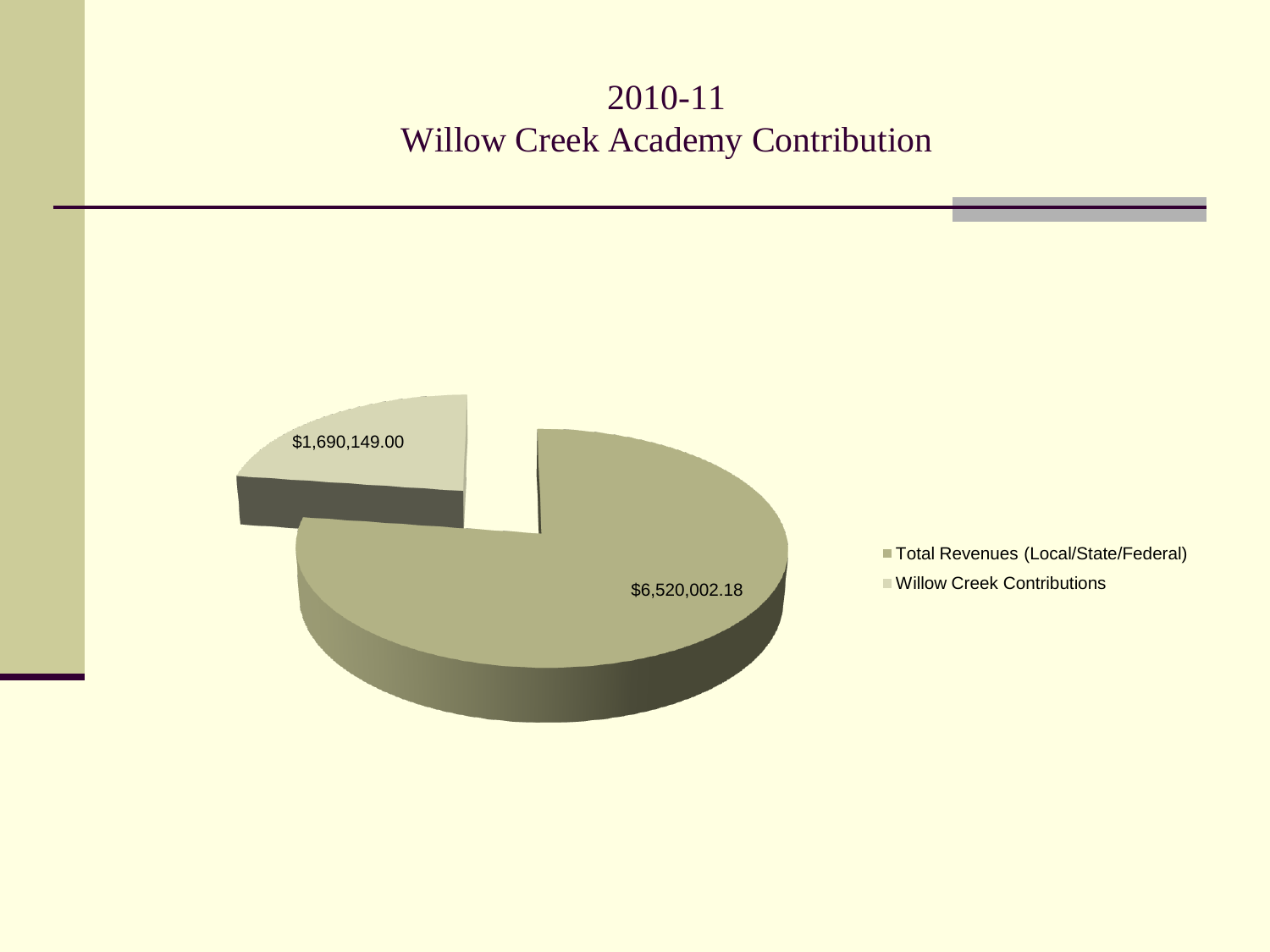### Other Funds "Actual" 10-11 Year-End Totals

### *Cafeteria Fund ~ 13* Revenue \$97,300.82

 $Federal = $90,096.56$ State  $= $ 7,334.57$ *Less* Expenses \$148,958.03

|                 | Deferred Maintenance Fund ~ 14 |  |
|-----------------|--------------------------------|--|
| Revenue:        | \$13.59                        |  |
|                 |                                |  |
|                 |                                |  |
| Less            |                                |  |
| <b>Expenses</b> | \$ 00.00                       |  |
|                 |                                |  |

Net: Incr. (Decr.)(\$51,657.21)

District Contribution  $= $52,366.00$ 

Ending Balance \$748.50

Net: Incr. (Decr.) \$ 13.59

> Ending Balance \$5,341.31